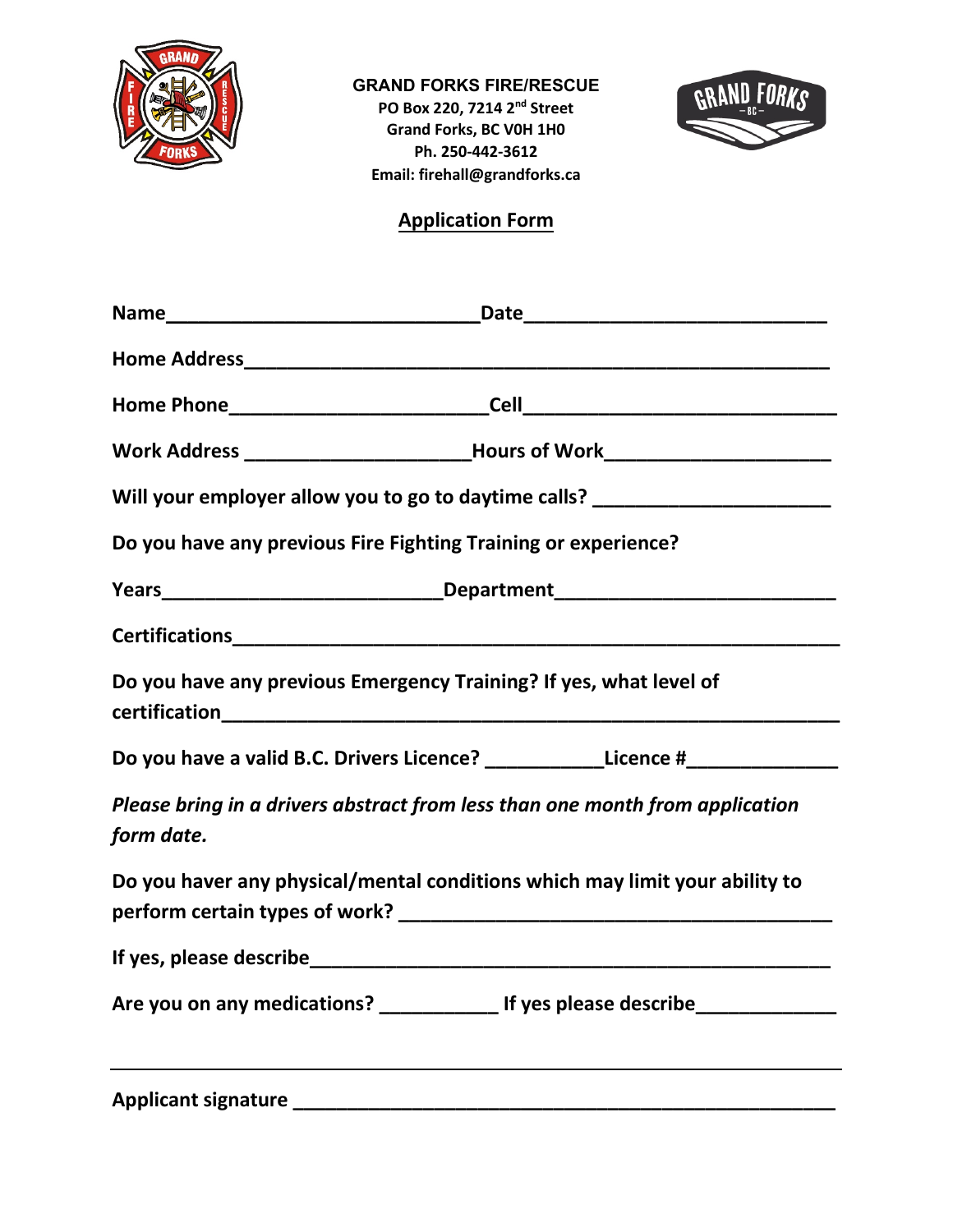



## **Firefighter Recruit Information About Our Department**

Grand Forks Fire/Rescue provides Fire, Rescue, and medical services to the City of Grand Forks, and under contract with the Regional District of Kootenay-Boundary to residents of Electoral Area "D" (Rural Grand Forks). The department operates three fire halls located throughout the Grand Forks valley.

Station 351: George Evans' (Hummingbird Bridge)

Station 352: Carson (Rilkoff's Store)

Station 354: City (2nd Street and 72nd Avenue, downtown Grand Forks) Personnel are assigned to halls based on response time from their home to the fire hall. Within each hall, firefighters are assigned to a particular company, or work group.

# **Requirements**

Grand Forks Fire/Rescue requires that all candidates submit to a Criminal Record Check which may be completed online at the downtown fire hall. All members must possess a valid driver's license. During our training process we will provide opportunities for members to complete the airbrake endorsement.

Personnel must be at least 19 years old. Candidates below 19 years of age may be able to join as a junior member.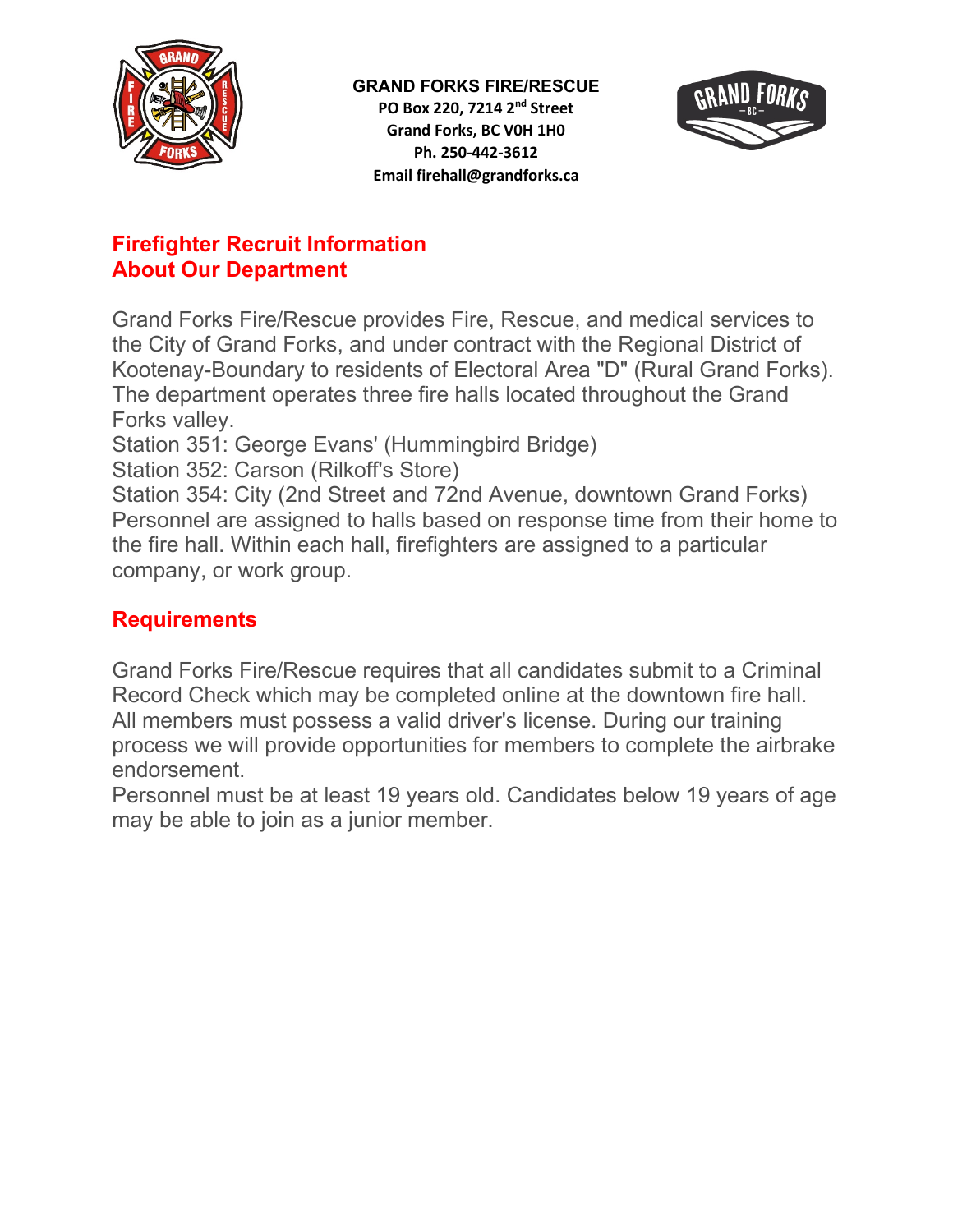



### **Hours of Work / Duty Crews**

For rescue calls or minor and major fires, all firefighters will be paged to attend.

Depending on the nature of the call and the time of day the responding officer might only call one Duty Crew

# **Training**

The Fire Department's weekly training session is held Wednesday evenings starting at 7:00pm. Practices generally run for two hours, occasionally longer depending on the material being presented. Additional training sessions may be scheduled from time-to-time throughout the year at different times, including weekends.

To meet the training requirements as specified by the BC Office of the Fire Commissioner (The Training "Playbook"), Grand Forks Fire/Rescue has partnered with the College and Viera Fire Academy program. Firefighters will be trained to NFPA 1001 standard and examined to receive a nationally recognized ProBoard certification in firefighting. As such, firefighters will be expected to complete theory and practical exams as their training progresses.

Additional training may be offered from time to time in specialty disciplines such as: NFPA 1006 Rescue (Slope, High-Angle, Confined Space), NFPA 472 Hazardous Materials, First Responder. This training may occur on weekends.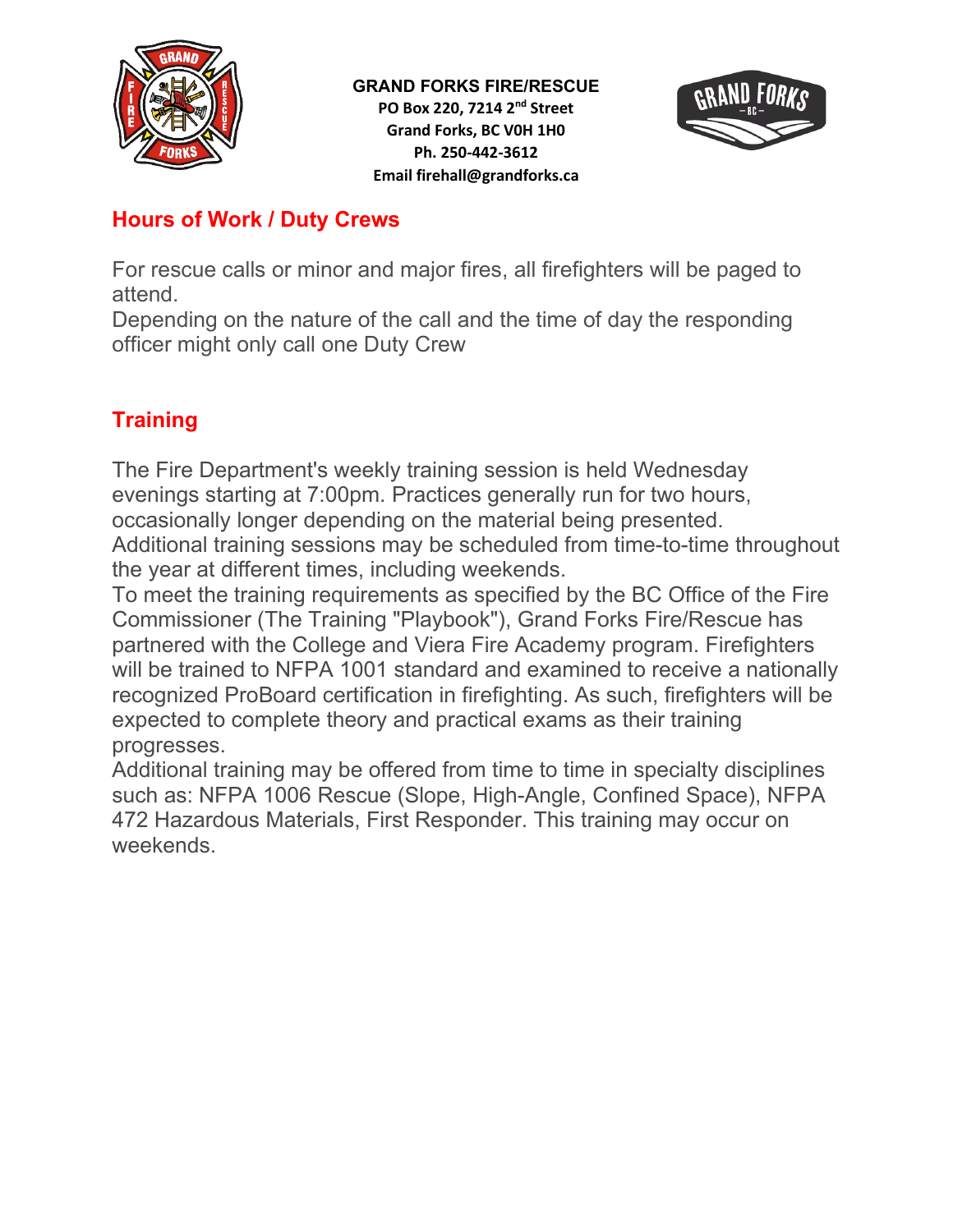

**GRAND FORKS FIRE/RESCUE PO Box 220, 7214 2 nd Street Grand Forks, BC V0H 1H0 Ph. 250-442-3612 Email: firehall@grandforks.ca**



## **Attendance**

Members are required to attend weekly training. They will attend calls when their hall has been activated. If you are home, you are expected to respond.

Grand Forks Fire/Rescue makes allowances for work schedules and family commitments. Personnel are expected to make 30% of calls for which their assigned Station.

Day shift workers are expected to attend 70% of practices. Members working out-of town will be expected to make 90% of practices when home. When practice sessions are missed due to work or family commitments, members are expected to arrange with Officers (Chiefs, Captains) to make up for missed material to keep the training program progressing. Falling behind or missing exams may result in a member being held at a particular training level rather than advancing with their peers or may lead to termination from the fire dept.

## **Clothing and Equipment**

Firefighters will be issued, on loan, various items including Personal Protective Equipment, station uniform, footwear, pager or two-way radio, study manuals, or other equipment as deemed necessary by the Chiefs. The list of items assigned will be recorded on the form attached as Appendix A.

Upon retirement from the fire department, all items shall be returned to the department in good condition allowing for normal wear. Items lost or otherwise not returned shall be replaced at the firefighter's expense.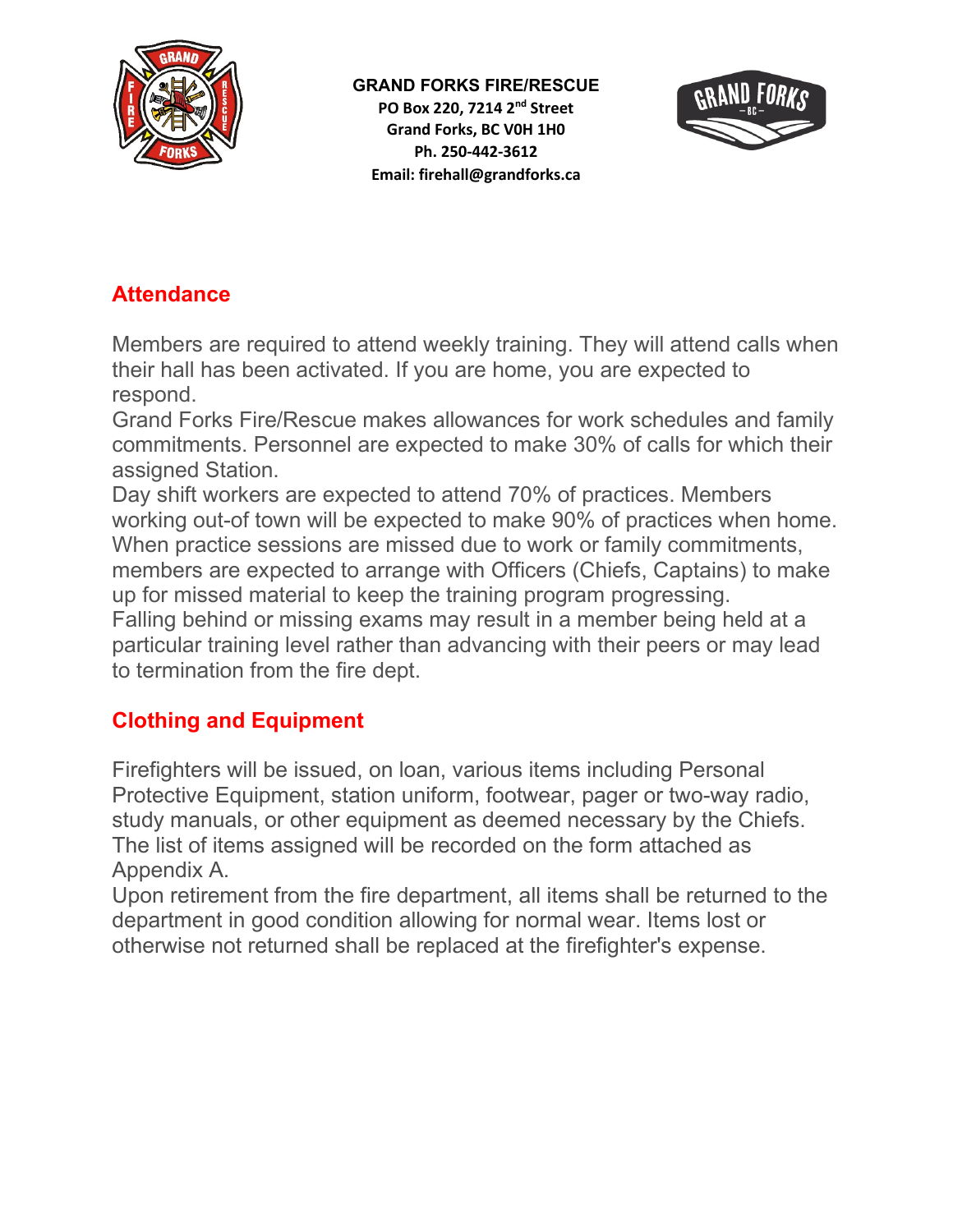

**GRAND FORKS FIRE/RESCUE PO Box 220, 7214 2 nd Street Grand Forks, BC V0H 1H0 Ph. 250-442-3612 Email: firehall@grandforks.ca**



# **Firefighter Benefits**

Firefighters are covered by WorkSafeBC while engaged in fire department activities. The department provides additional life insurance coverage to all members through Provident on date a firefighter is hired.

After passing a six-month probation period, members are also eligible for department- funded benefits package through Group Source Benefits, including extended health and dental coverage. Members covered through their employers instead qualify for a healthcare spending account which will cover charges not covered by their other plans, up to an annual limit. The application form for the benefits package, attached as Appendix "B", must be filled out upon joining the department and will be kept on file to be activated once the probation period has been completed. Members who fail to meet attendance criteria may be removed from the benefit program.

#### **Renumeration Policy**

The City of Grand Forks Will pay firefighters a rank based hourly renumeration three times a year per the renumeration policy # FD-01-01 Recruit \$15.25, Firefighter \$16, Lieutenant \$18, Captain/Safety Officer \$20

#### **Volunteer Association**

All members of the department are also members of the Grand Forks Volunteer Firefighters Association, which is primarily the social side of the department.

#### **Tax Credits**

Canada Revenue Agency has certain tax credits for eligible volunteer firefighters.

All volunteer firefighters are eligible to claim up to \$1,000 earned as stipend from the Association tax-free. Alternatively, members who accumulate at least 200 hours of volunteer time may claim a \$3,000 credit against total annual income. We strongly suggest that your tax preparer evaluate both options to see which is more beneficial to you year-to-year.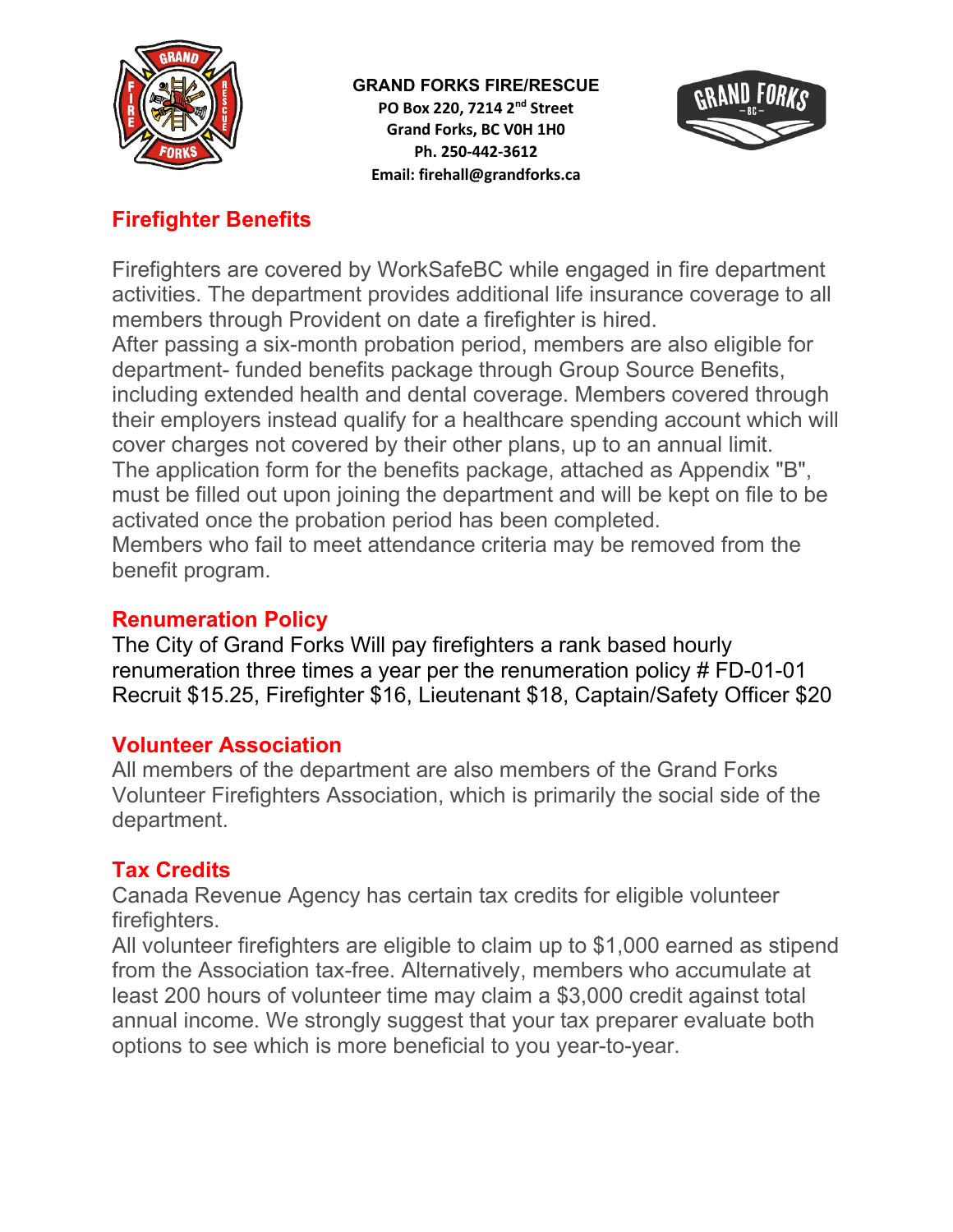

**GRAND FORKS FIRE/RESCUE PO Box 220, 7214 2nd Street Grand Forks, BC V0H 1H0 Ph. 250-442-3612 Email firehall@grandforks.ca**



# *Conduct Policy*

All persons applying to become member of Grand Forks Fire Rescue team shall save sound the tradition for which Firefighters have held and continue to hold foremost, a tradition of dedication and duty rewarded mainly by a feeling of pride in belonging to the group. Each application must agree to be governed by the following Policy which will indicate his/her willingness to commit to the Firefighter cause.

**1. Firefighters will obey all department officers during department operations.**

**2. All Firefighters will commit themselves to attend promptly to all calls and practices.**

**3. Fighfighters will adhere to the WorkSafeBC regulation regarding being clean shaven.**

**4. No Firefighter will attend calls or training while intoxicated.**

**5. No Firefighter will drive or operate Fire Department equipment while under the influence of drugs or alcohol.**

**6. All Firefighters will agree to take all training set out by the department when requested.**

**7. As this department is based on dedication, trust and friendship, no Firefighter will adversely contrive to disrupt department harmony or policy.**

**8. Theft or pilfering on any scale will not be tolerated. Persons found guilty of such will be dismissed.**

**9. General public conduct should not be such as to bring embarrassment to the department or any member.**

**10. No tools, equipment, etc. will be removed from a fire hall without the approval of a Chief Officer.**

**11. I have or will conduct a criminal record check, either online at the fire hall, or at RCMP detachment.**

**I have read and understand the above policy and agree to abide by it.**

**Signature** Date